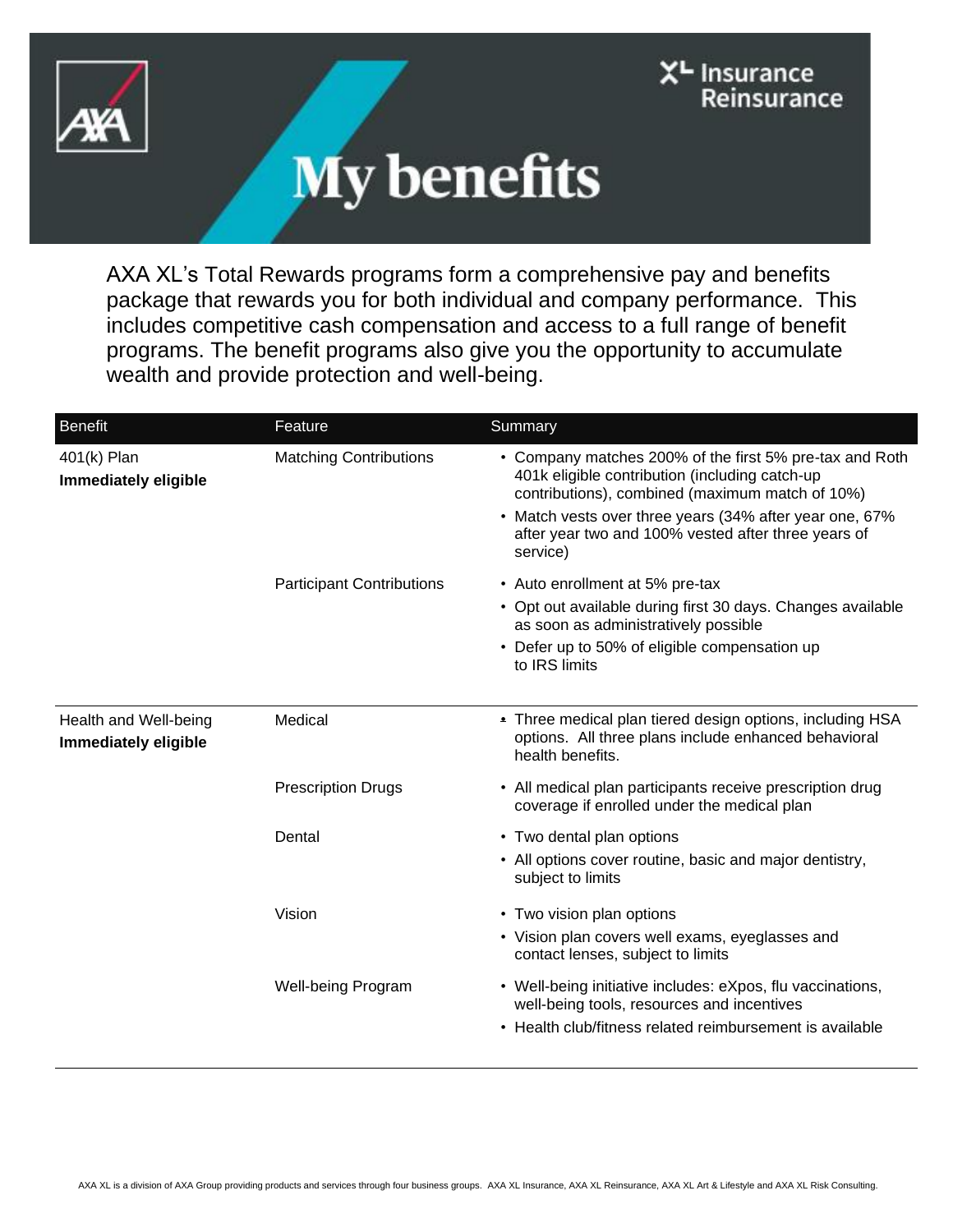



| <b>Benefit</b>                                            | Feature                                                                                                                     | Summary                                                                                                                                                                                                                                                                                                                                                                                   |
|-----------------------------------------------------------|-----------------------------------------------------------------------------------------------------------------------------|-------------------------------------------------------------------------------------------------------------------------------------------------------------------------------------------------------------------------------------------------------------------------------------------------------------------------------------------------------------------------------------------|
| Supplemental Health<br>Immediately eligible               | <b>Critical Illness</b><br><b>Hospital Care</b><br>Accidental Injury                                                        | • Optional coverage which provides additional benefits to<br>colleagues experiencing an accident/illness, or other<br>unexpected medical need                                                                                                                                                                                                                                             |
| <b>Flexible Spending Accounts</b><br>Immediately eligible | <b>Health Care</b><br>$\bullet$<br><b>Limited Purpose</b><br>Dependent Day Care                                             | • Flexible Spending Accounts offer the advantage of<br>allowing you to pay for a wide range of eligible expenses<br>on a pre-tax basis                                                                                                                                                                                                                                                    |
| Life Insurance Program<br>Immediately eligible            | Company-provided insurance:<br><b>Basic Life Insurance</b><br>Basic AD&D<br>$\bullet$<br><b>Business Travel</b><br>Accident | • Basic life and accidental death & dismemberment (AD&D)<br>insurance at no cost. Coverage is equal to three times<br>your annual base salary, up to a maximum of \$750,000<br>for each plan.<br>• You have access to Business Travel Accident Insurance<br>benefits through AXA Assistance when you are traveling<br>for business outside of your home country.                          |
|                                                           | Employee-paid insurance:<br>Supplemental Life<br>Supplemental AD&D                                                          | • May elect Supplemental Employee Life (GVUL) from 1 to<br>8 times your base annual salary up to a maximum of<br>\$3,000,000<br>• Supplemental Employee Life elected amounts over<br>guaranteed issue limit will require approval from<br>Insurance Company provider<br>• Supplemental AD&D of an additional 1 to 5 times your<br>base annual salary, up to a maximum of \$750,000 each   |
|                                                           | Dependent Life                                                                                                              | • Spouse/Domestic Partner Life Insurance in \$5,000<br>increments up to \$250,000, not to exceed 100% of<br>employee coverage amount.<br>• Child Life Insurance in \$2,000 increments up to \$10,000<br>• To elect Dependent Life insurance for your<br>spouse/domestic partner and/or child, you must elect at<br>least 1x your annual base salary in Supplemental Life for<br>yourself. |
|                                                           | Dependent AD&D                                                                                                              | • Four levels of Dependent AD&D coverage for<br>spouse/domestic partner and children available provided<br>that you elect at least one times your base annual salary<br>in Supplemental AD&D Insurance.                                                                                                                                                                                   |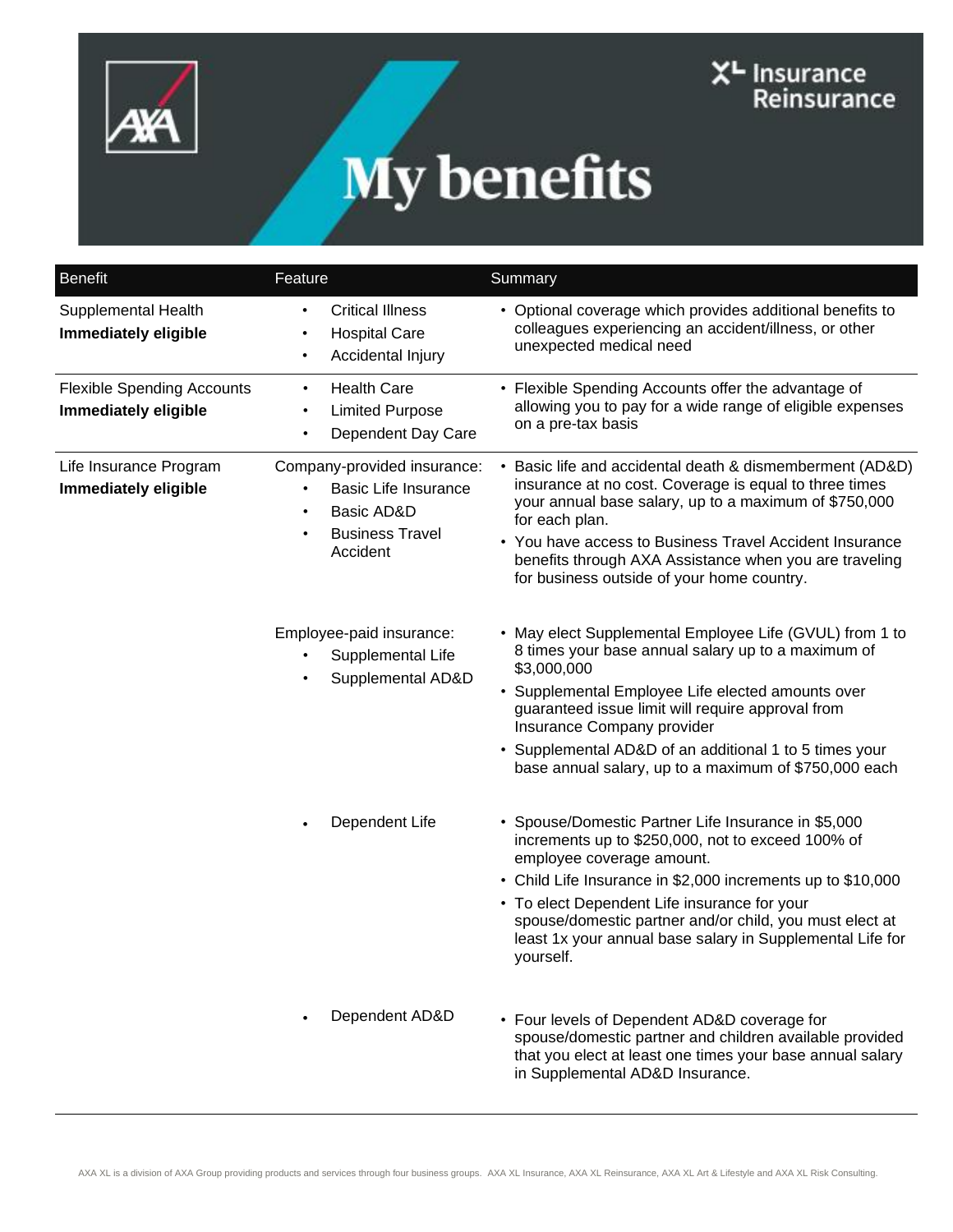



| <b>Benefit</b>                                           | Feature                                       | Summary                                                                                                                                                                                                                                                                                                                                                                                                                                                                                    |
|----------------------------------------------------------|-----------------------------------------------|--------------------------------------------------------------------------------------------------------------------------------------------------------------------------------------------------------------------------------------------------------------------------------------------------------------------------------------------------------------------------------------------------------------------------------------------------------------------------------------------|
| <b>Disability Plans</b><br><b>Immediately eligible</b>   | Short-term and Long-term<br><b>Disability</b> | • Company pays the full cost of the plan premiums<br>• Short-term Disability (STD) continues all or part of your<br>salary based on your length of service for up to 26 weeks.<br>• Long-term Disability is designed to provide continuing<br>income if disabled after 26 weeks of STD. Basic or Tax<br>Choice options available.                                                                                                                                                          |
| Time Off<br>Immediately eligible                         | Vacation and other time off                   | • Vacation is based on bands and years of service; 15 to 25<br>days are available, with two personal days per year. Part-<br>time colleagues receive prorated vacation and personal<br>days<br>• 10 company-paid holidays, including one floating holiday<br>• Early close days (closing at 2 p.m.) for some holidays<br>• Birthday Off: Colleagues can take off for their birthday<br>• Volunteer day - one day of paid leave per calendar year<br>to volunteer with a registered charity |
| <b>Maternity Leave</b><br>Immediately eligible           | Paid Leave*                                   | • 12 weeks of 100% paid leave from date of birth of<br>child. Should a colleague be medically required to go out<br>on leave prior to delivery or extend beyond 12 weeks<br>based on medical support and approval by Cigna, the<br>Short-term Disability schedule will apply for the additional<br>time off.                                                                                                                                                                               |
| Adoption and Surrogacy<br>Leaves<br>Immediately eligible | Paid Leave*                                   | • The primary caregiver will be eligible for 12 weeks of<br>100% paid leave from the date the parent becomes<br>legally responsible for the child.                                                                                                                                                                                                                                                                                                                                         |
| <b>Parental Leave</b><br>Immediately eligible            | Paid Leave*                                   | • Four weeks of 100% paid parental leave is available for<br>all colleagues to care for a new child for maternity,<br>paternity, adoption and surrogacy. This is in addition to<br>maternity, adoption and surrogacy leaves. This benefit<br>will be available from date of hire and must be used within<br>12 months of the event.                                                                                                                                                        |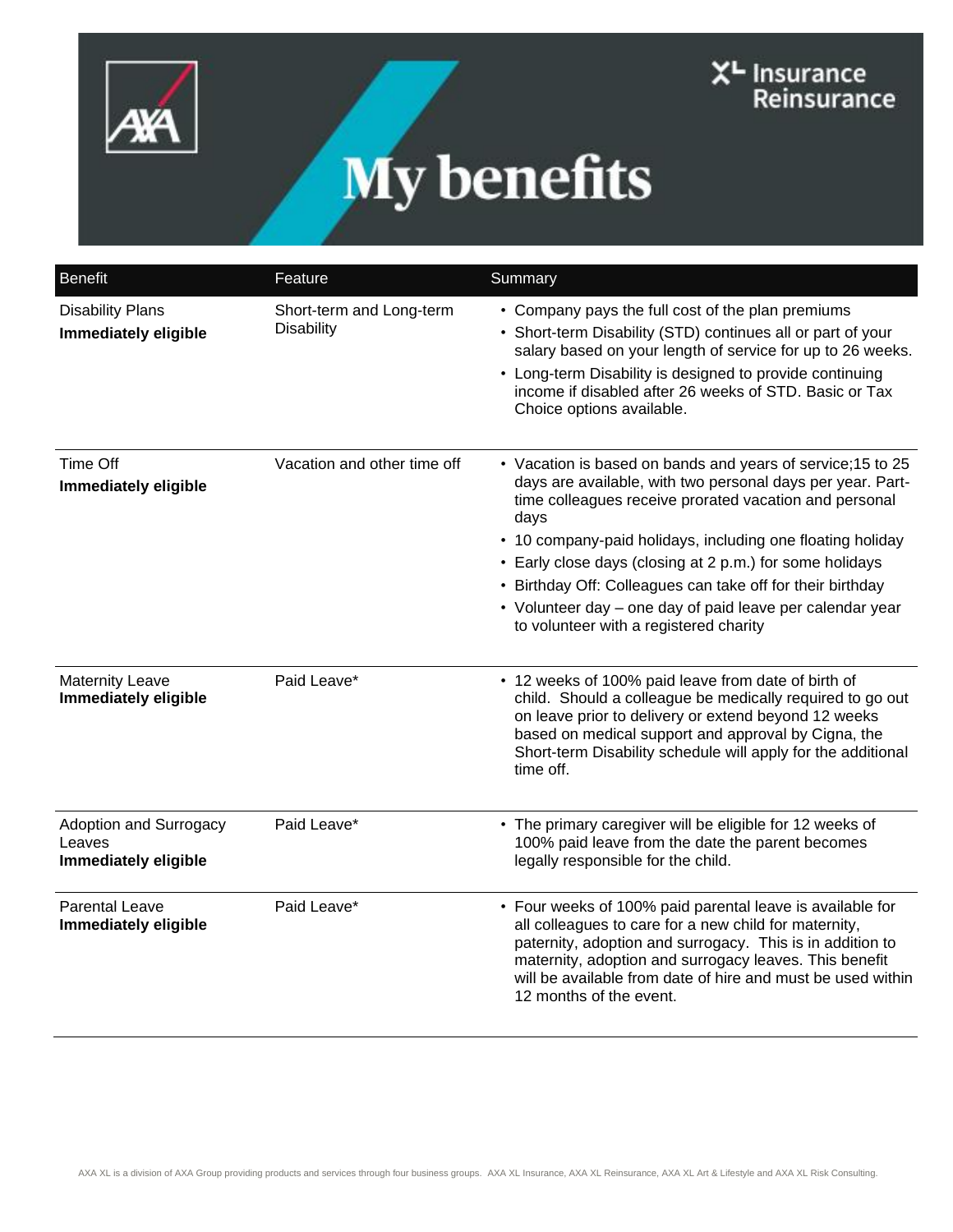



| <b>Benefit</b>                                                                               | Feature                                                                            | Summary                                                                                                                                                                                                                                                                                                                                     |
|----------------------------------------------------------------------------------------------|------------------------------------------------------------------------------------|---------------------------------------------------------------------------------------------------------------------------------------------------------------------------------------------------------------------------------------------------------------------------------------------------------------------------------------------|
| Family Care Leave<br>Immediately eligible                                                    | Paid Leave*                                                                        | • Ten days of paid Family Care Leave each calendar year<br>to care for eligible family members. Spouses, domestic<br>partners, children, parents and siblings are considered<br>eligible family members.                                                                                                                                    |
|                                                                                              |                                                                                    | *As always, the Company will continue to comply with federal, state and local Family and Medical Leave laws which<br>apply for eligible colleagues who meet the criteria for FMLA job-protected unpaid leave. Where applicable, the benefits<br>listed above will run concurrently with FMLA and such other state and local leave benefits. |
| Optional Legal Plan<br>Immediately eligible                                                  | Legal experts for personal<br>use                                                  | • Use a network attorney for a variety of covered matters<br>for a monthly fee. There are no copays, deductibles or<br>claim forms to complete                                                                                                                                                                                              |
| Optional Pet Insurance<br>Immediately eligible                                               | Coverage for pet care                                                              | • Coverage offers protection for a variety of pet medical<br>needs                                                                                                                                                                                                                                                                          |
| Commuter Benefit Program<br>Immediately eligible                                             | Before-Tax and After-Tax<br><b>Payroll Deductions</b>                              | • Contribute pre-tax and after-tax dollars from your pay into<br>a Transit and/or Parking account(s)                                                                                                                                                                                                                                        |
| <b>Employee Assistance</b><br>Program<br>Immediately eligible                                | <b>Counseling and Referral</b><br><b>Services</b>                                  | • Assistance is provided at no cost to you and your eligible<br>dependents to maintain a work/life balance                                                                                                                                                                                                                                  |
| <b>Adoption and Surrogacy</b><br>Assistance<br>Immediately eligible                          | Adoption and Surrogacy<br><b>Benefit Reimbursement</b>                             | • Reimbursement for certain expenses including court fees,<br>immigration fees, legal fees, transportation fees, etc.<br>• Up to \$10,000 maximum reimbursement per child                                                                                                                                                                   |
| <b>Professional Development</b><br>and Educational Assistance<br><b>Immediately eligible</b> | Provides educational support                                                       | • Long Term Degree<br>• Self Study Certificate<br>• Professional Designation Programs<br>• Skill Development Courses<br>• Continuing Education                                                                                                                                                                                              |
| Matching Gift Program<br>Eligible after 90 days of<br>employment                             | Encourages support for<br>educational institutions and<br>charitable organizations | • Our Matching Gifts and Funds Program enables<br>colleagues to have their charitable donations or<br>fundraising efforts matched by the company. Under the<br>program, AXA XL will match 100% of individual<br>contributions, from a minimum of \$25 to a maximum of<br>\$800 per individual, during a calendar year.                      |